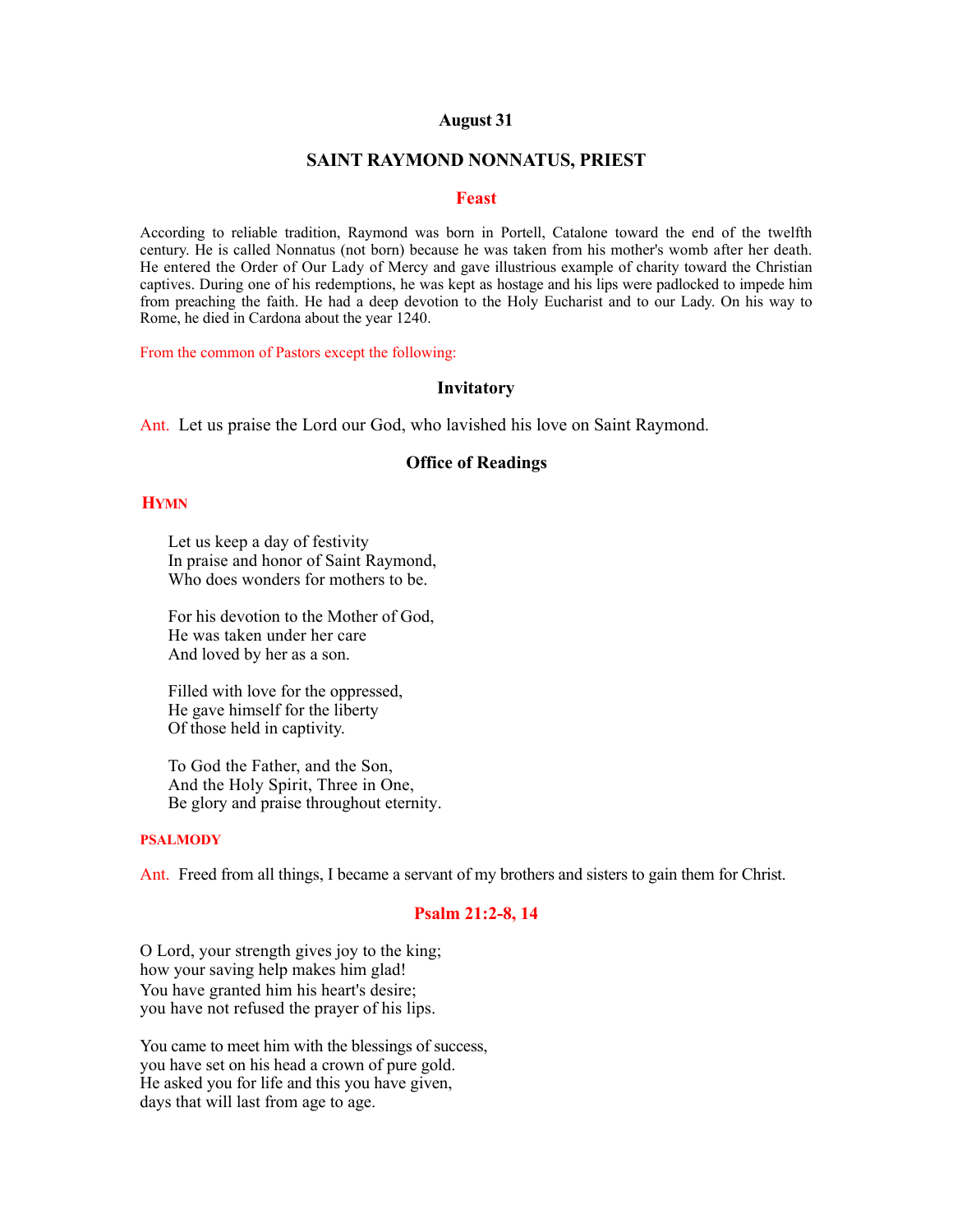Your saving help has given him glory. You have laid upon him majesty and splendor, you have granted your blessings to him for ever. You have made him rejoice with the joy of your presence.

The king has put his trust in the Lord: through the mercy of the Most High he shall stand firm. O Lord, arise in your strength; we shall sing and praise your power.

Ant. Freed from all things, I became a servant of my brothers and sisters to gain them for Christ.

Ant. 2 I suffer for the Gospel to the point of being in chains, but there is no chaining the word of God.

#### **Psalm 92 I**

It is good to give thanks to the Lord to make music to your name, O Most High, to proclaim your love in the morning and your truth in the watches of the night, on the ten-stringed lyre and the lute, with the murmuring sound of the harp.

Your deeds, O Lord, have made me glad; for the work of your hands I shout with joy. O Lord, how great are your works! How deep are your designs!

The foolish man cannot know this and the fool cannot understand. Though the wicked spring up like grass all who do evil thrive: they are doomed to be eternally destroyed. But you, Lord, are eternally on high.

- Ant. 2 I suffer for the Gospel to the point of being in chains, but there is no chaining the word of God.
- Ant. 3 Christ will be glorified in my body whether I live or die, since for me to live is Christ, and to die is gain.

# **II**

See how your enemies perish; all doers of evil are scattered. To me you give the wild-ox's strength; you anoint me with the purest oil. My eyes looked in triumph on my foes; my ears heard gladly of their fall.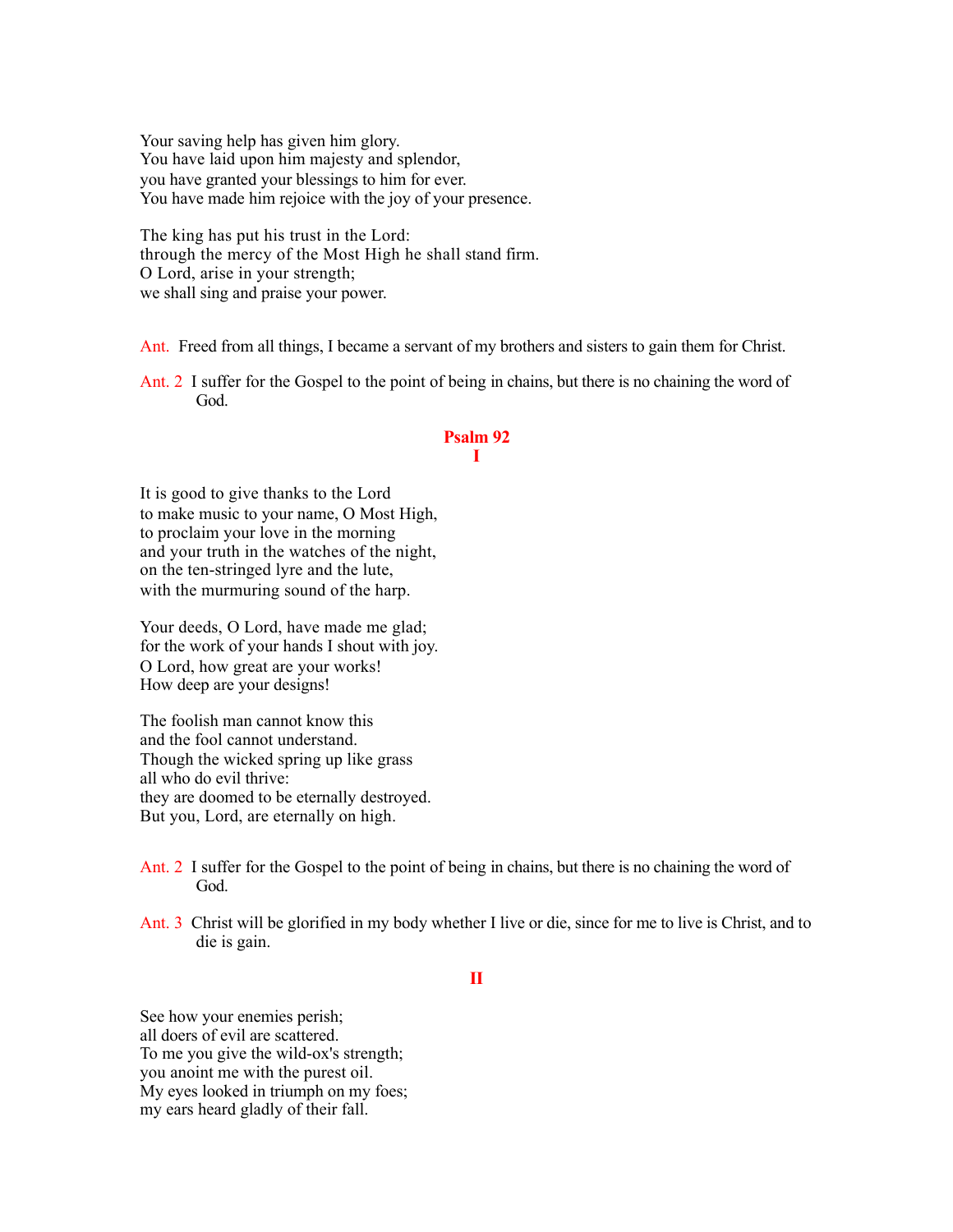The just will flourish like the palm-tree and grow like a Lebanon cedar.

Planted in the house of the Lord they will flourish in the courts of our God, still bearing fruit when they are old, still full of sap, still green, to proclaim that the Lord is just; in him, my rock, there is no wrong.

Ant. 3 Christ will be glorified in my body whether I live or die, since for me to live is Christ, and to die is gain.

The Lord has satisfied the desire of the thirsty, — He has filled the hungry with good things.

# **FIRST READING**

From the letter of the apostle Paul to the Philippians 1:29-30; 2:1-16

### *Your attitude must be that of Christ*

 Brothers, it is your special privilege to take Christ's part—not only to believe in him but also to suffer for him. Yours is the same struggle as mine, the one in which you formerly saw me engaged and now hear that I am caught up.

 In the name of the encouragement you owe me in Christ, in the name of the solace that love can give, of fellowship in spirit, compassion, and pity, I beg you: make my joy complete by your unanimity, possessing the one love, united in spirit and ideals. Never act out of rivalry or conceit; rather, let all parties think humbly of others as superior to themselves, each of you looking to others' interests rather than his own. Your attitude must be that of Christ:

Though he was in the form of God, he did not deem equality with God something to be grasped at. Rather, he emptied himself and took the form of a slave, being born in the likeness of men. He was known to be of human estate, and it was thus that he humbled himself, obediently accepting even death, death on a cross! Because of this, God highly exalted him and bestowed on him the name above every other name, So that at Jesus' name every knee must bend in the heavens, on the earth, and under the earth, and every tongue proclaim to the glory of God the Father: JESUS CHRIST IS LORD!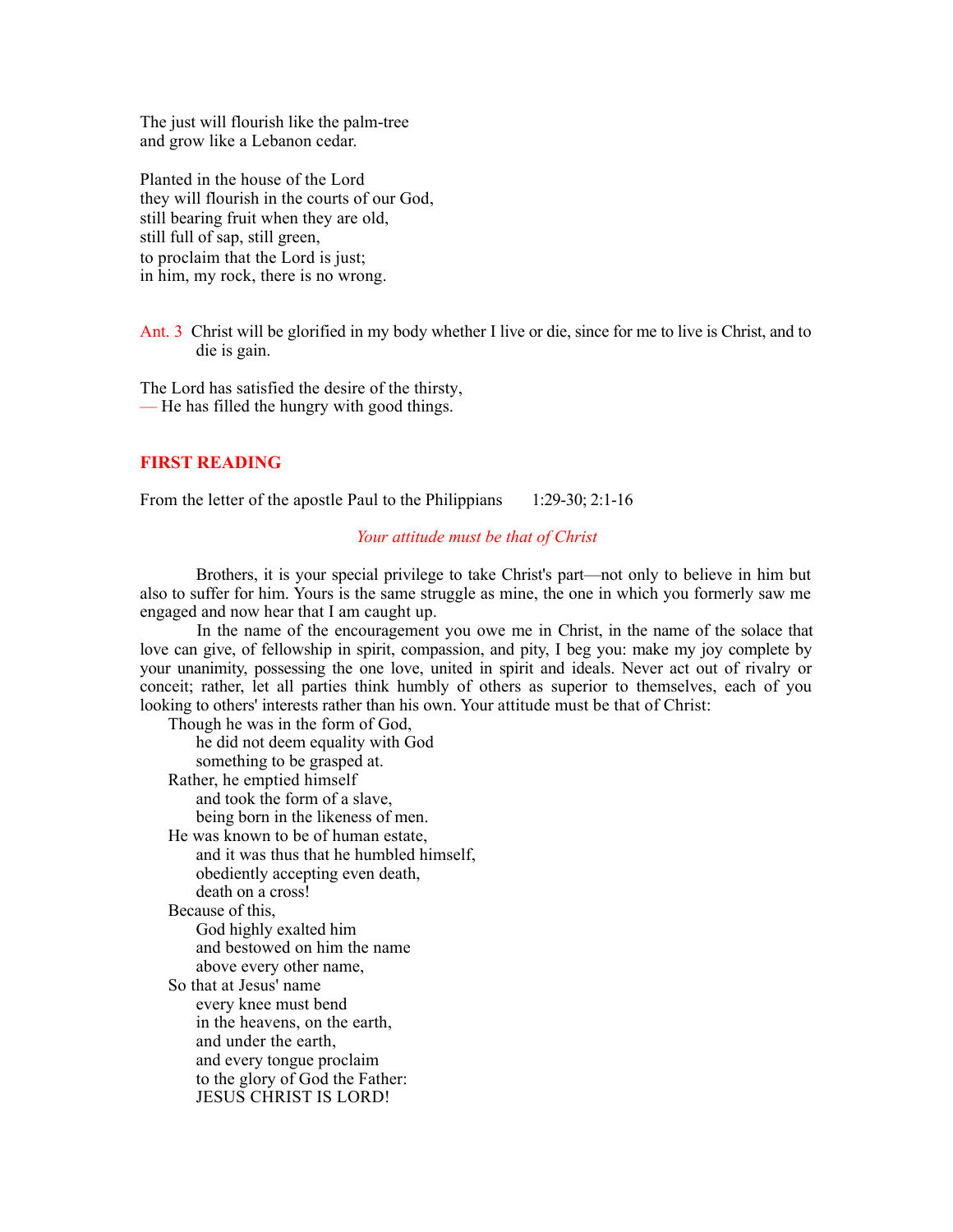So then, my dearly beloved, obedient as always to my urging, work with anxious concern to achieve your salvation, not only when I happen to be with you but all the more now that I am absent. It is God who, in his good will toward you, begets in you any measure of desire or achievement.

 In everything you do, act without grumbling or arguing; prove yourselves innocent and straightforward, children of God beyond reproach in the midst of a twisted and depraved generation—among whom you shine like the stars in the sky while holding fast to the word of life. As I look to the Day of Christ, you give me cause to boast that I did not run the race in vain or work to no purpose.

# **RESPONSORY Galatians 2:20, 19, 21**

I still live my human life;

— but it is a life of faith in the Son of God who loved me and gave himself up for me.

I have been crucified with Christ and will not treat God's gracious gift as pointless; — but it is a life . . .

#### **SECOND READING**

From the radio message of Pope Pius XII to the 35th International Eucharistic Congress at Barcelona on May 1, 1952

#### *The Eucharist is the symbol of peace*

My Brothers and Sisters in Christ:

 Although I speak to you from a distance, I behold you and my spirit is full of joy in contemplating your assembly. Everything concerning the Eucharist speaks of peace, the fraternal agape, the sign of peace, and the many grains of wheat which are its very symbol. Peace is unity; where else can we find unity if not in the Sacrament of Love which signifies unity and produces charity. Pride, greed, and uncontrolled passions are obstacles to peace. We have in the Eucharist the heavenly remedy which preserves us from sin and makes us grow in grace and virtue. Through it our spiritual life is nourished, our passions are controlled, and charity is increased in our lives.

 We take pleasure in recalling the Eucharistic tradition of your city as it shines forth in the lives of the following three saints of God: Saint Raymond Non-natus, the saint of the Eucharist; Saint Mary the Helper (of Cervellon), Apostle of daily Communion way back in the 13th century; Saint Joseph Oriol, so enamored of this holy food that he reached a high degree of mysticism sometimes using it as the only sustenance for his body.

 This Eucharistic Congress will go down in the golden book of great events because of the large number of people who participated, the Catholicism it inspired in the remembrance of our brothers and sisters who suffer persecution, and the sense of social responsibility which it inspired, in accord with our wishes.

 We however, desire much more than this. We want to propose this Congress as an example to the whole world so that by seeing so many nations, peoples and rites 'of one mind and heart' the world may come to know where lies the source of true, individual, familial, social, and international peace. We trust that so many prayers, sacrifices and hopes may not be in vain. We pray that your voices, your aspirations, and the beating of your hearts may ring out the one cry of peace to be heard by the whole world.

 Loving Jesus, hidden under the sacramental veils, Divine Lamb sacrificed for the peace of the world constantly on our altars, hear the fervent prayers of your Church in order that the pleas of your unworthy Vicar may set the world on fire with love for you. May this fire of the Holy Spirit bring union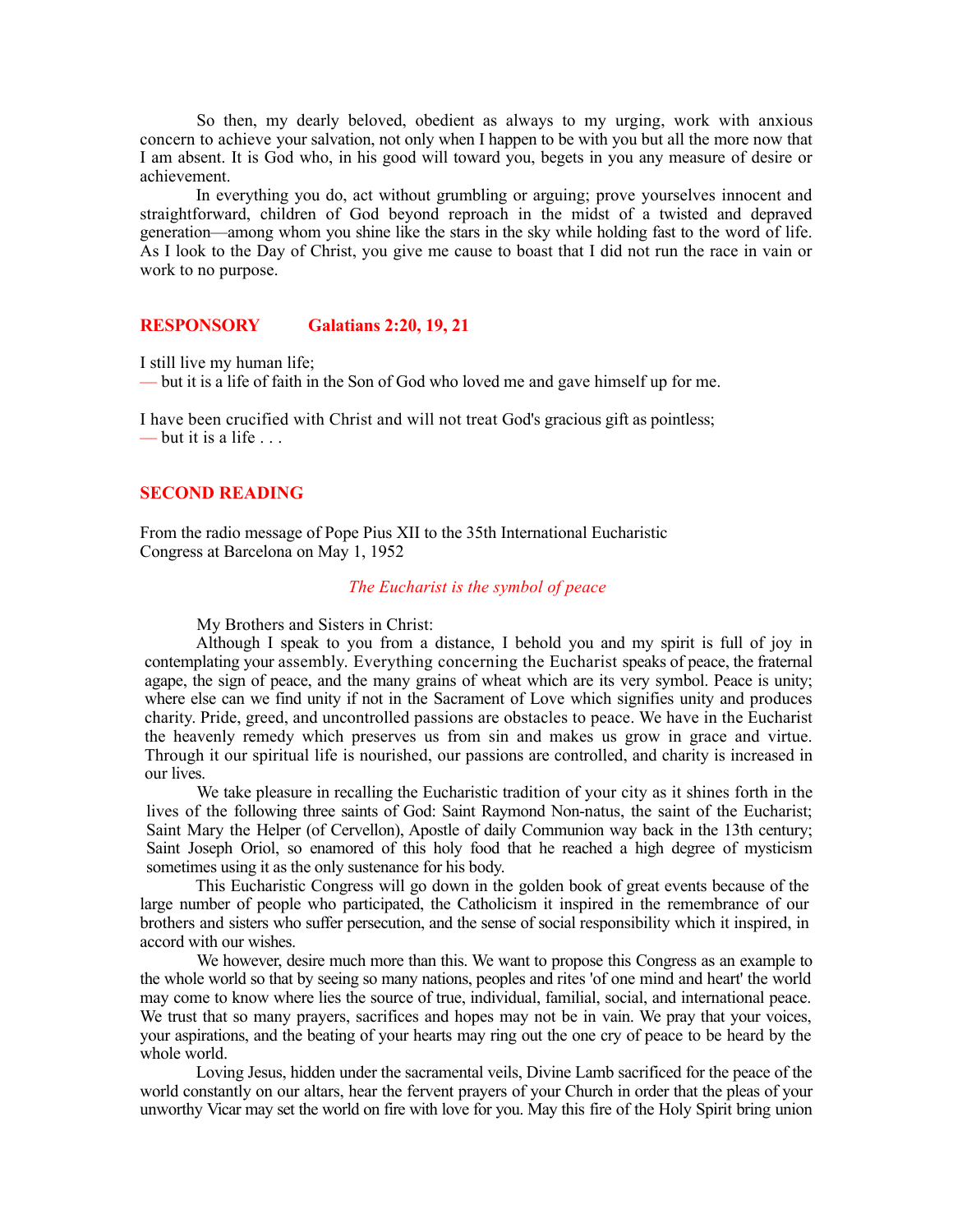and harmony. May it bring to our dry and desolate world the white lily of peace.

## **RESPONSORY John 6:50-51**

I am the bread of life that comes down from heaven, — if anyone eats this bread he shall live forever.

This is the bread that comes down from heaven for a man to eat and never die, — if anyone eats of this bread he shall live forever.

#### **HYMN**, Te Deum

#### **Prayer**

Lord, in Saint Raymond Nonnatus, faithful worshiper of the Eucharist and loyal son of the Virgin Mary, you have given a fearless redeemer of Christian captives to your Church. Faithful to the light of the Holy Spirit may we follow the example of his unbounded charity in sharing the trials of the oppressed. We ask this through our Lord Jesus Christ, your Son, who lives and reigns with you and the Holy Spirit, one God, for ever and ever.

## **Morning Prayer**

## **HYMN**

When by your first cry, O Raymond, Your own mother was not wakened, The Queen of heaven all fair Took you under her loving care.

When the call of the Lord "Come after me," you did hear, Joyfully you said, "I am here. Ready to do your will, O Lord."

You were the faithful herald of Christ In proclaiming the Gospel of the kingdom, So that the oppressed might gain freedom And sinners return to the Gospel light.

To prevent you from preaching Christ, The Saracens had your lips tied, But you, though in chains, did proclaim: To die for Christ is perfect gain.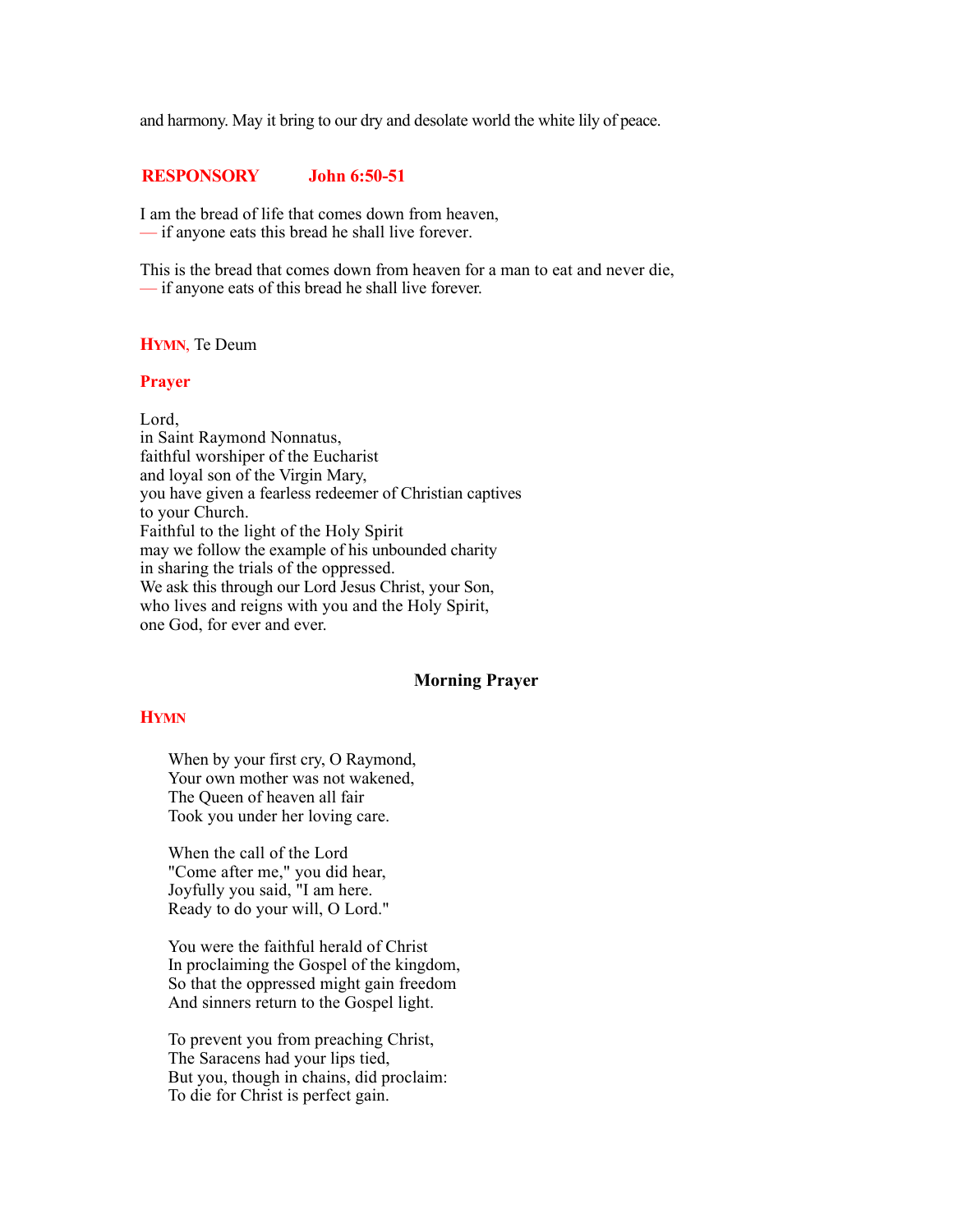To God the Father, and the Son, And the Holy Spirit be honor and praise. May he who crowned Saint Raymond in heaven, Be our reward when this life shall end.

Ant. 1 My being exults in the Living God.

Psalms and canticle from Sunday, Week I

Ant. 2. You have offered your lives for the ransom of many, bless the Lord.

Ant. 3 Sing to the Lord, bless his name. He has delivered the poor from misery.

# **READING 2 Corinthians 4:8-10**

We are afflicted in every way possible, but we are not crushed; full of doubts, we never despair. We are persecuted but never abandoned; we are struck down but never destroyed. Continually we carry about in our bodies the dying of Jesus, so that in our bodies the life of Jesus may also be revealed.

# **RESPONSORY**

I do everything for the Gospel to share in its blessings with my brothers. — I do everything for the Gospel to share in its blessings with my brothers.

I bear all things for others so that they too may reach salvation; — to share in its blessings with my brothers.

Glory to the Father, and to the Son and to the Holy Spirit.  $\overline{\phantom{a}}$  I do everything for the Gospel ...

### **CANTICLE OF ZECHARIAH**

Ant. I give thanks to him who has strengthened me, our Lord Jesus Christ, for he has judged me to be trustworthy of his ministry.

# **INTERCESSIONS**

Let us call on Christ who for our redemption subjected himself to all kinds of torment. Let us ask him in confidence: *Lord, infuse your Spirit in us*

Lord, grant that we may glorify your name and praise it today with our lives, — may our actions witness your presence.

You announced the Good News to the poor,

— help us to live in evangelical poverty and to be truly concerned for our abandoned brothers and sisters.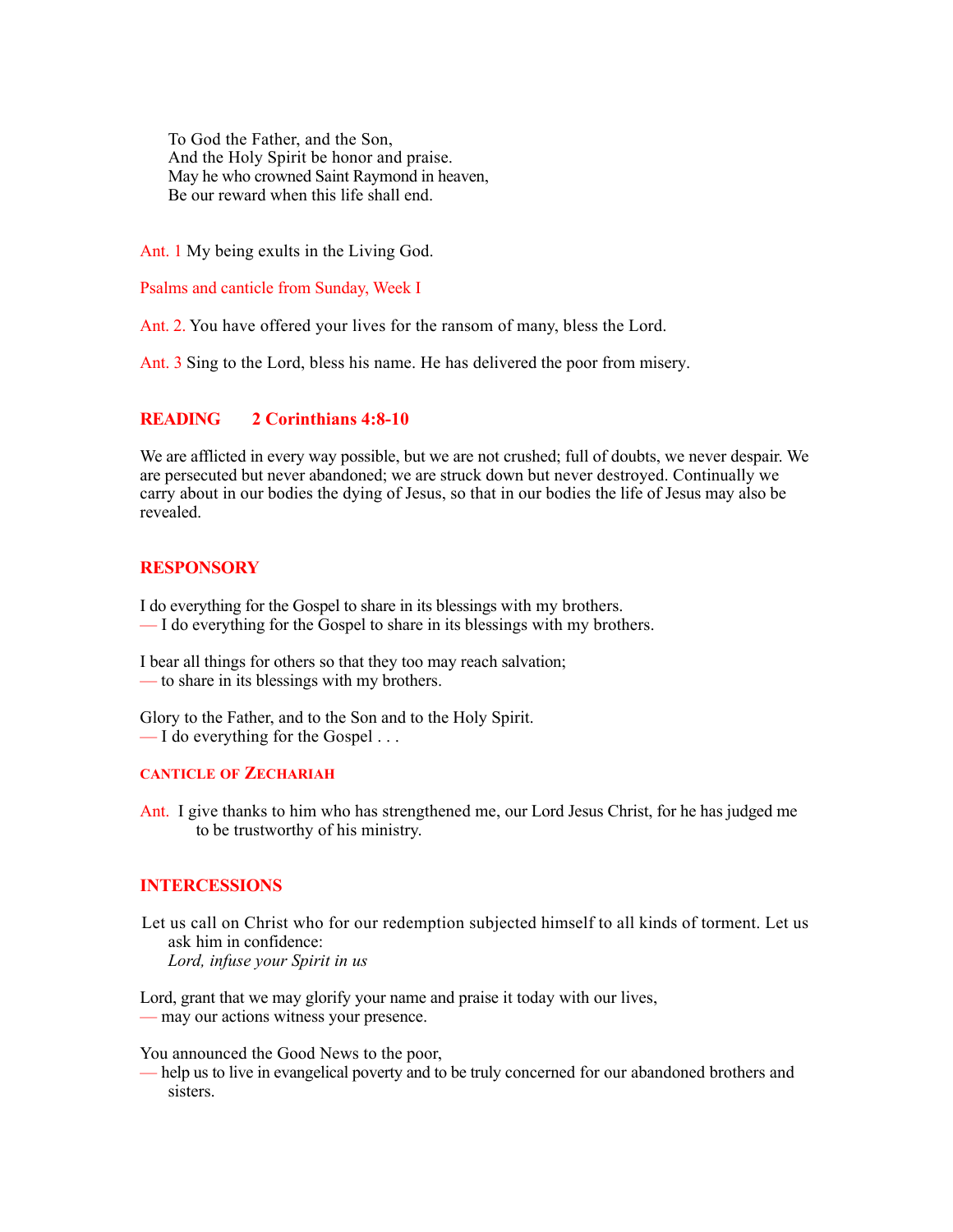Thank you, Lord, for the Eucharist by which you share your life with us, — may we worship and receive this great sacrament like your servant Saint Raymond.

Lord Jesus, by being born of a woman, you became our brother and gave us Mary as our Mother, — grant that we, like Mary, be witnesses of your holiness through poverty, chastity, and obedience to the will of the Father.

Our Father . . .

## **Prayer**

Lord, in Saint Raymond Nonnatus, faithful worshiper of the Eucharist and loyal son of the Virgin Mary, you have given a fearless redeemer of Christian captives to your Church. Faithful to the light of the Holy Spirit may we follow the example of his unbounded charity in sharing the trials of the oppressed. We ask this through our Lord Jesus Christ, your Son, who lives and reigns with you and the Holy Spirit, one God, for ever and ever.

# **Daytime Prayer**

Antiphons and Psalms from the weekday.

### **Midmorning**

# **READING Philippians 1:23-24**

I am strongly attracted by both: I long to be freed from this life and to be with Christ, for that is the far better thing; yet it is more urgent that I remain alive for your sakes.

We are ambassadors of Christ. — as though God exhorts you through us.

### **Midday**

# **READING Hebrews 13:1-3**

Love your fellow Christians always. Do not neglect to show hospitality, for by that means some have entertained angels without knowing it. Be as mindful of prisoners as if you were sharing their imprisonment, and of the ill-treated as of yourselves, for you may yet suffer as they do.

Every time you do it for the least of my brothers, — you do it for me, says the Lord.

### **Midafternoon**

**READING 1 Thessalonians 2:8**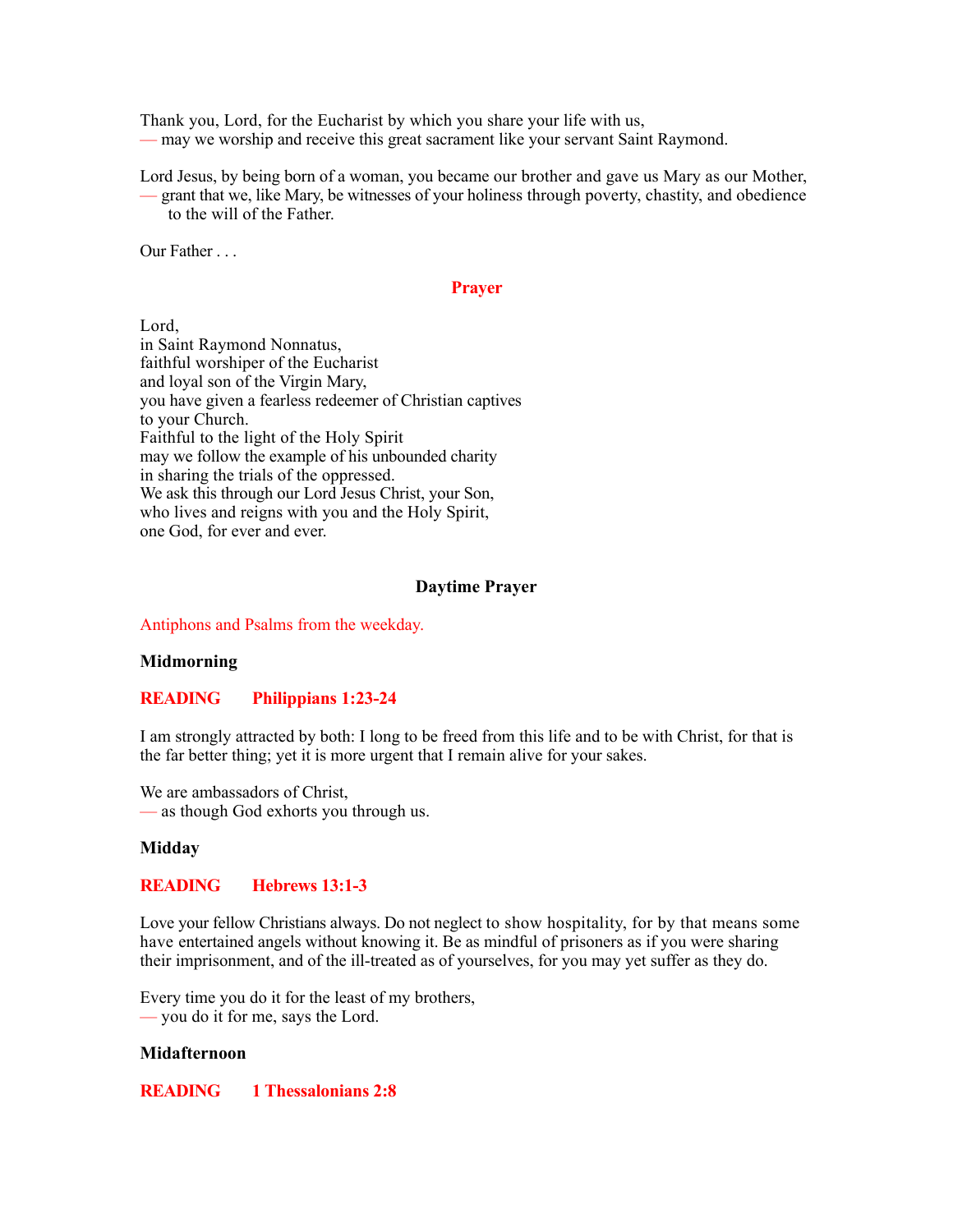So well disposed were we to you, in fact, that we wanted to share with you not only God's tidings but our very lives, so dear had you become to us.

Who is he that we proclaim him blessed? — For he has done marvelous things among his people.

### **Prayer**

Lord, in Saint Raymond Nonnatus, faithful worshiper of the Eucharist and loyal son of the Virgin Mary, you have given a fearless redeemer of Christian captives to your Church. Faithful to the light of the Holy Spirit may we follow the example of his unbounded charity in sharing the trials of the oppressed. We ask this through Christ our Lord.

#### **Evening Prayer II**

# **HYMN**

When by your first cry, O Raymond, Your own mother was not wakened, The Queen of heaven all fair Took you under her loving care.

When the call of the Lord "Come after me," you did hear, Joyfully you said, "I am here. Ready to do your will, O Lord."

You were the faithful herald of Christ In proclaiming the Gospel of the kingdom, So that the oppressed might gain freedom And sinners return to the Gospel light.

To prevent you from preaching Christ, The Saracens had your lips tied, But you, though in chains, did proclaim: To die for Christ is perfect gain.

To God the Father, and the Son, And the Holy Spirit be honor and praise. May he who crowned Saint Raymond in heaven, Be our reward when this life shall end.

# **PSALMODY**

Ant. I willingly spend and consecrate myself for you.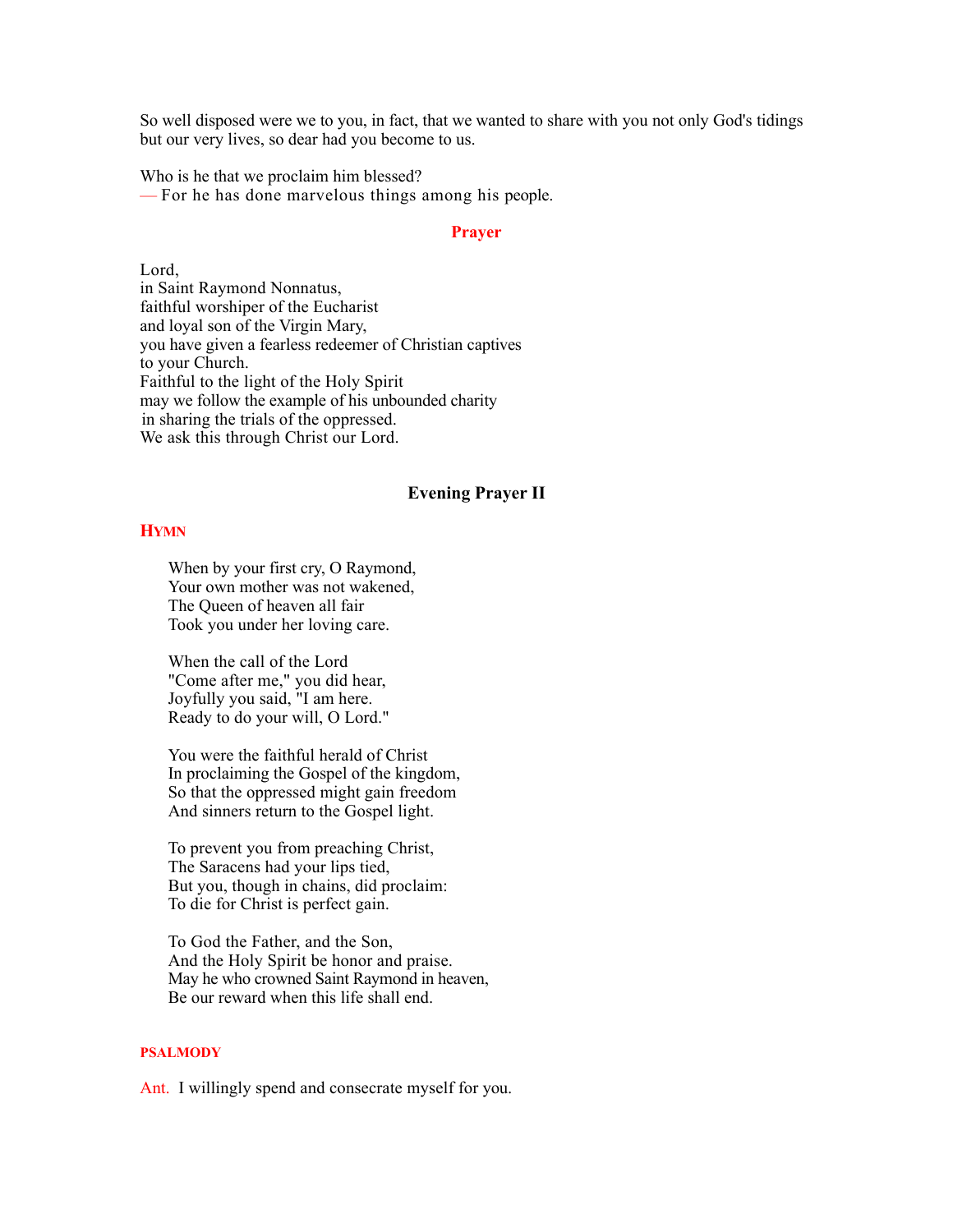### **Psalm 15**

Lord, who shall be admitted to your tent and dwell on your holy mountain?

He who walks without fault; he who acts with justice and speaks the truth from his heart; he who does not slander with his tongue;

he who does no wrong to his brother, who casts no slur on his neighbor, who holds the godless in disdain, but honors those who fear the Lord;

he who keeps his pledge, come what may; who takes no interest on a loan and accepts no bribes against the innocent. Such a man will stand firm for ever.

Ant. I willingly spend and consecrate myself for you.

Ant. 2 I am ready not only to be chained but even to die for the name of Jesus the Lord.

## **Psalm 112**

Happy the man who fears the Lord, who takes delight in all his commands. His sons will be powerful on earth; the children of the upright are blessed.

Riches and wealth are in his house; his justice stands firm for ever. He is a light in the darkness for the upright; he is generous, merciful and just.

The good man takes pity and lends, he conducts his affairs with honor. The just man will never waver; he will be remembered for ever.

He has no fear of evil news; with a firm heart he trusts in the Lord. With a steadfast heart he will not fear; he will see the downfall of his foes.

Open-handed, he gives to the poor; his justice stands firm for ever. His head will be raised in glory.

The wicked man sees and is angry, grinds his teeth and fades away; the desire of the wicked leads to doom.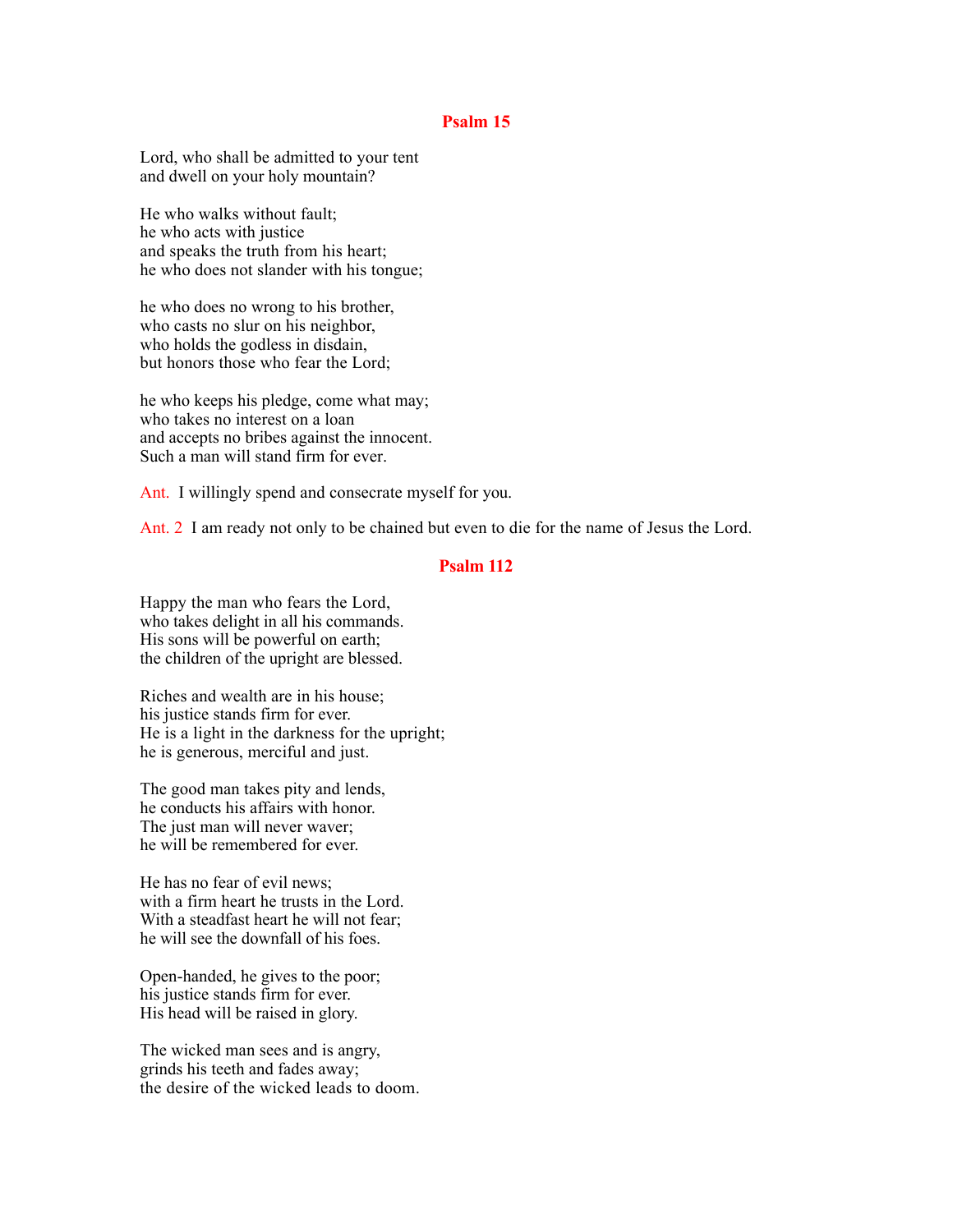Ant. 2 I am ready not only to be chained but even to die for the name of Jesus the Lord.

Ant. 3 The Lord has rewarded me with a tongue so that I may proclaim his name.

#### **Canticle Revelation 15:3-4**

Mighty and wonderful are your works, Lord God Almighty! Righteous and true are your ways, O King of the nations!

Who would dare refuse you honor, or the glory due your name, O Lord?

Since you alone are holy, all nations shall come

and worship in your presence. Your mighty deeds are clearly seen.

Ant. 3 The Lord has rewarded me with a tongue so that I may proclaim his name.

# **READING Romans 12:9-12**

Your love must be sincere. Detest what is evil, cling to what is good. Love one another with the affection of brothers. Anticipate each other in showing respect. Do not grow slack but be fervent in spirit; he whom you serve is the Lord. Rejoice in hope, be patient under trial, persevere in prayer.

## **RESPONSORY**

Like a true friend, he intercedes for his people. — Like a true friend, he intercedes for his people.

He has given his life for his brothers, — he intercedes for his people.

Glory to the Father, and to the Son and to the Holy Spirit. — Like a true friend, he intercedes for his people.

# **CANTICLE OF MARY**

Ant. Blessed Raymond, you loved Christ with all your strength, and, following his example, you did not hesitate to give yourself for the slaves. Though the sword of the persecutors did not strike you, you were a martyr in spirit.

## **INTERCESSIONS**

Let us rejoice in the Lord, the giver of every perfect gift, and say to him with confidence: *Lord, hear our prayer*

Lord, you have sent Christ into the world for the salvation of all men,